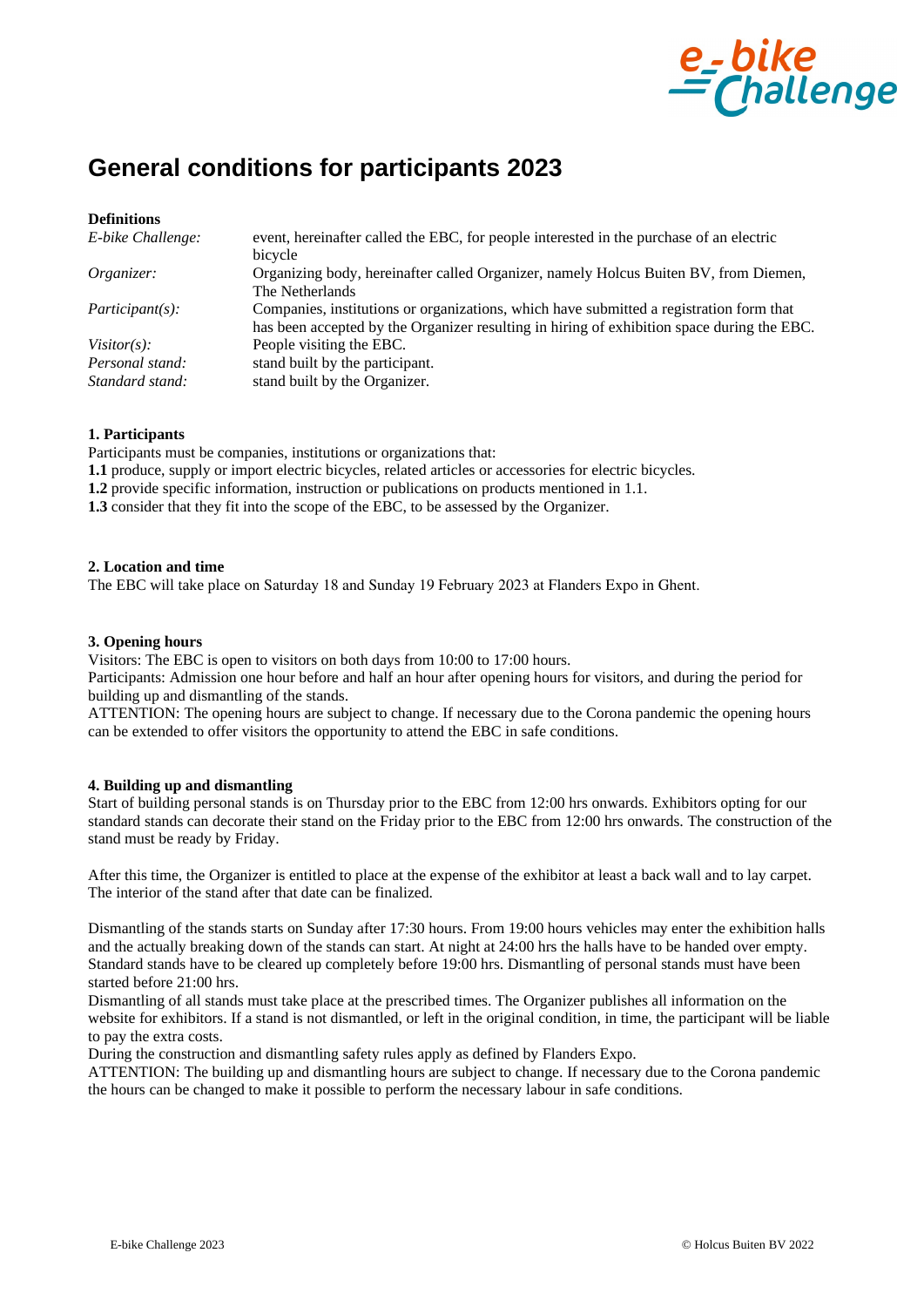

## **5. Stand and design**

**5.1** A standard stand is at least three meters deep. The surface of a standard stand as well as a personal stand directly along the bicycle test track is at least 15 square meters, in the vicinity of the bicycle test track at least 9 square meters. **5.2** Participants should explicitly take into account the character and atmosphere which the Organizer of the EBC has in view, which include a pop-up tent and carpeting at the very least. The use of audio and other audiovisual equipment must be limited so that other stands are not hindered in their regular presentations. The final judgement will be to the Organizer.

**5.3** Materials brought into the rented stand should not exceed the limits of the available space. Participants must at all times follow the instructions given by, or on behalf of, the Organizer. In addition, participants must comply with the venue buildings' own rules, which can be find on the website of the Organizer. Back walls must be placed at least 2 meter from the aisles. Maximum height of stands is three meters, provided that there is space to build that high. The Organizer can allow exceptions to this building height. A written request for permission should reach the Organizer two months before the EBC at the latest. If this request is submitted too late or not at all, any loss suffered or any stand adaptation required will be at the participant's own risk and costs. The Organizer will mark the standard stands with alphanumeric characters on the stands to indicate the location in the hall. The visible exterior of the stand has to be finalized completely.

**5.4** The design of personal stands must comply with the character and atmosphere of the EBC the Organizer has in mind and indicated, and must be submitted to the Organizer two months before the EBC at the latest. Constructional designs will be submitted to the department of the government responsible for structures and buildings. No objects may be attached to the ceiling or the roof of the building.

**5.5** After use, participants must leave the standard stand they have rented in the same condition it was accepted, this to the satisfaction and judgement of the Organizer. If the stand is not returned in its original condition after use, or goods or other items have been left behind, the Organizer can have the stand repaired or the materials removed at the participant's cost.

**5.6** During the opening hours of the EBC, the stand must be fully equipped and manned.

**5.7** The Organizer reserves the right to allocate stands to participants in accordance with his own views. Participants cannot derive rights from arrangements or maps sent to them in the planning stage. The Organizer can change the arrangement of the stands at any time.

**5.8** Participants are not allowed to provide in whatever way in the catering for the visitors without explicit permission of the Organizer.

## **6. Technical provisions**

For the provision of electrical and water supplies in a stand, a request must be submitted via the webshop using the appropriate form and procedure and sent to the company sub-contracted to do this work by the Organizer. This company will provide the requested supplies. Participants are not allowed to make their own provisions or facilities, nor to extend or change the provisions supplied. Participants are obliged to follow the rules given on the website.

## **7. Payment**

**7.1** Participants must pay the rental costs of the stand within 21 days after receipt of the invoice. If the invoice date is less than 21 days before start of the EBC, then at the latest on the Wednesday before the show date. The invoice will be sent to you on receipt of your signed registration form.

**7.2** If the payment is not made when due, the participant forfeits the right to take part in the EBC. However, the participant is still contractually bound to pay the rental costs when this occurs.

**7.3** Provisions requested after submission of the registration form will be invoiced later. The payment applies to the same conditions as stated in 7.1, unless the invoice is received after the event. These must be paid also within 21 days. **7.4** Prices can also be changed after an offer has been made, if this is necessary due to external price-determining circumstances. Prices are only final at the time of invoicing. No rights can be derived from previous publication of prices in printed expressions, via online media. or prior telephone or electronic communication. The organizer also has the right to pass on interim price changes in the event of overdue payment of an invoice.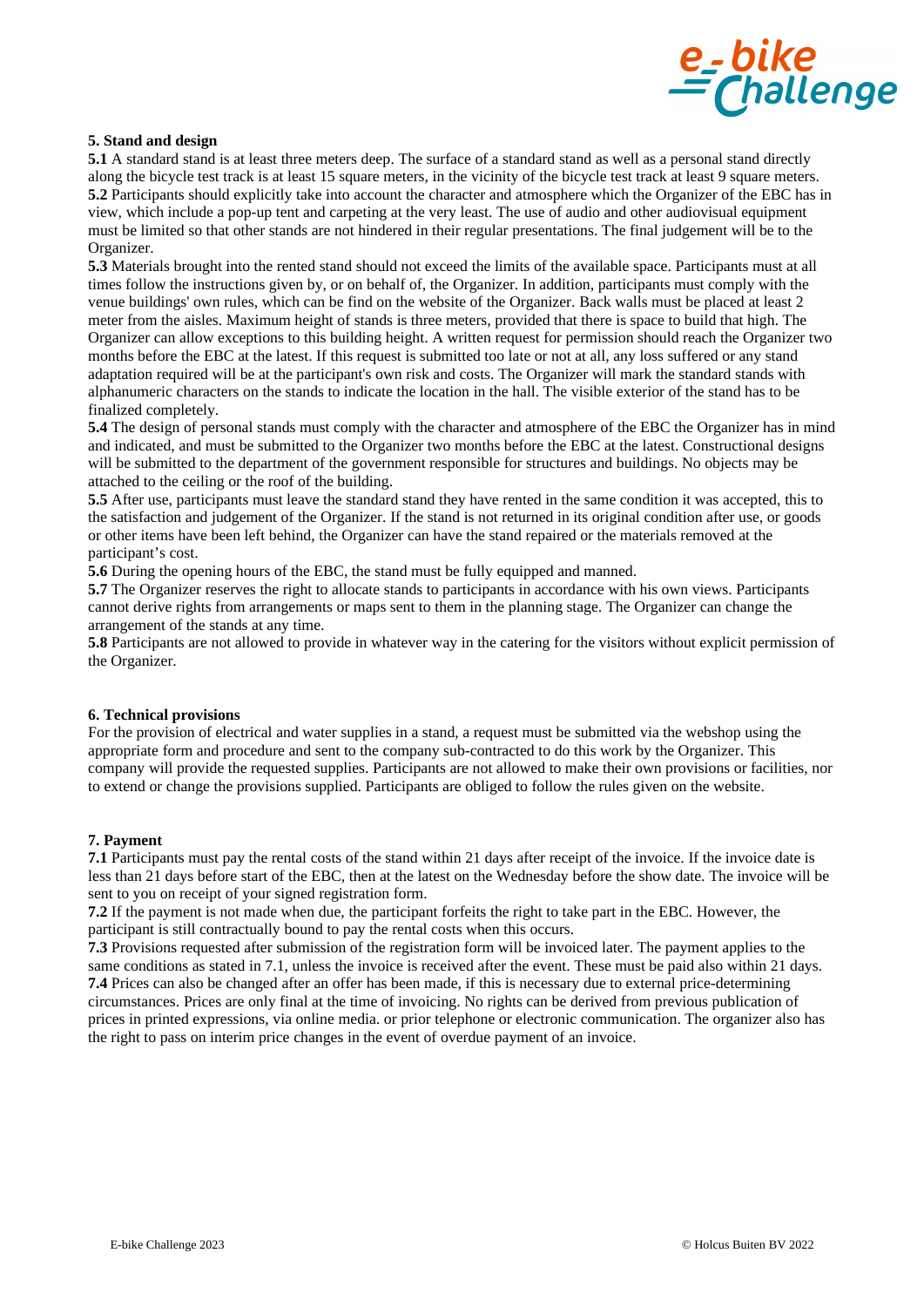

## **8. Cancellation**

A participant can only cancel his/her registration by sending a letter of cancellation to the Organizer by registered mail. The date of the postmark will be taken as the cancellation date. Cancellation costs due are:

- when cancelled within 14 days upon receipt of invoice and at the latest 16 weeks before the stands will be erected: 50% of the total amount plus VAT. For the EBC at Flanders Expo this is October 26, 2022.

- when cancelled at the latest 12 weeks before the stands will be erected: 75% of the total amount plus VAT. For the EBC at Flanders Expo this is November 23, 2022.

- when cancelled on or after November 23, 2022: 100% of the total amount plus VAT.

For cancellations and changing the registration because of the Corona pandemic, see Article 15.

## **9. Liability**

**9.1** All participants are liable for damages suffered by the Organizer or third parties as a result of their participation in the EBC.

**9.2** The Organizer cannot be held liable for damage to or loss of goods during the EBC, the preparation phase and the dismantling period.

**9.3** The Organizer cannot be held liable for damages caused by visitors to the EBC.

**9.4** The Organizer cannot be held liable for damage or physical injuries resulting from a defect in the construction of the stand or the provisions therein.

## **10. Insurance**

The participants must have third party (public liability) insurance for the duration of the EBC, including the periods of time needed for building up and dismantling of the stands.

#### **11. Selling**

Products, services and promotional material can only be offered to visitors within the borders of the rented stand. Unless specially permitted, the selling of any product by the participant to a visitor, regardless of their status, in return for immediate or virtually immediate release of the bought product during the EBC opening is prohibited. If the above mentioned conditions are not met, the Organizer has the right to set rules that participants are obliged to follow.

## **12. Dissolution and default**

**12.1** In the event of complete or partial non-compliance with the above, the Organizer has, after having given a verbal warning, the right to end the agreement with immediate effect. This will then result in a withdrawal of the participant from the EBC with no rights to restitution of (part of) the rent or any other compensation. The Organizer also has the right to ban the participant from future events.

**12.2** When a participant is engaged in (promoting) other activities than those stated in the registration form, the Organizer has the right to remove the products or services concerned, if not the participant, from the EBC. The participant has no right to restitution of (part of) the rent or any other compensation.

#### **13. Cancellation EBC**

**13.1** At all times the Organizer has, due to special circumstances, the right to decide that the EBC or parts of it, will be cancelled, or will continue at another location or time.

**13.2** Should the above occur, the Organizer cannot be held liable by the participant for any damages, unless the Organizer can be held to have indulged in foul play or committed gross negligence.

**13.3** If the EBC is cancelled or held in another location, the participant has the right to observe or renounce the agreement, unless the Organizer can be held to have indulged in foul play or committed gross negligence.

**13.4** Should circumstances of the kind mentioned in 13.1 occur, the rent for area, stand building and services minus a proportionate part of the costs incurred by the Organizer will be returned to the participant. If a participant has not yet paid the rent, it will be with due regard to the above.

**13.5** Participants have no right to postpone payments.